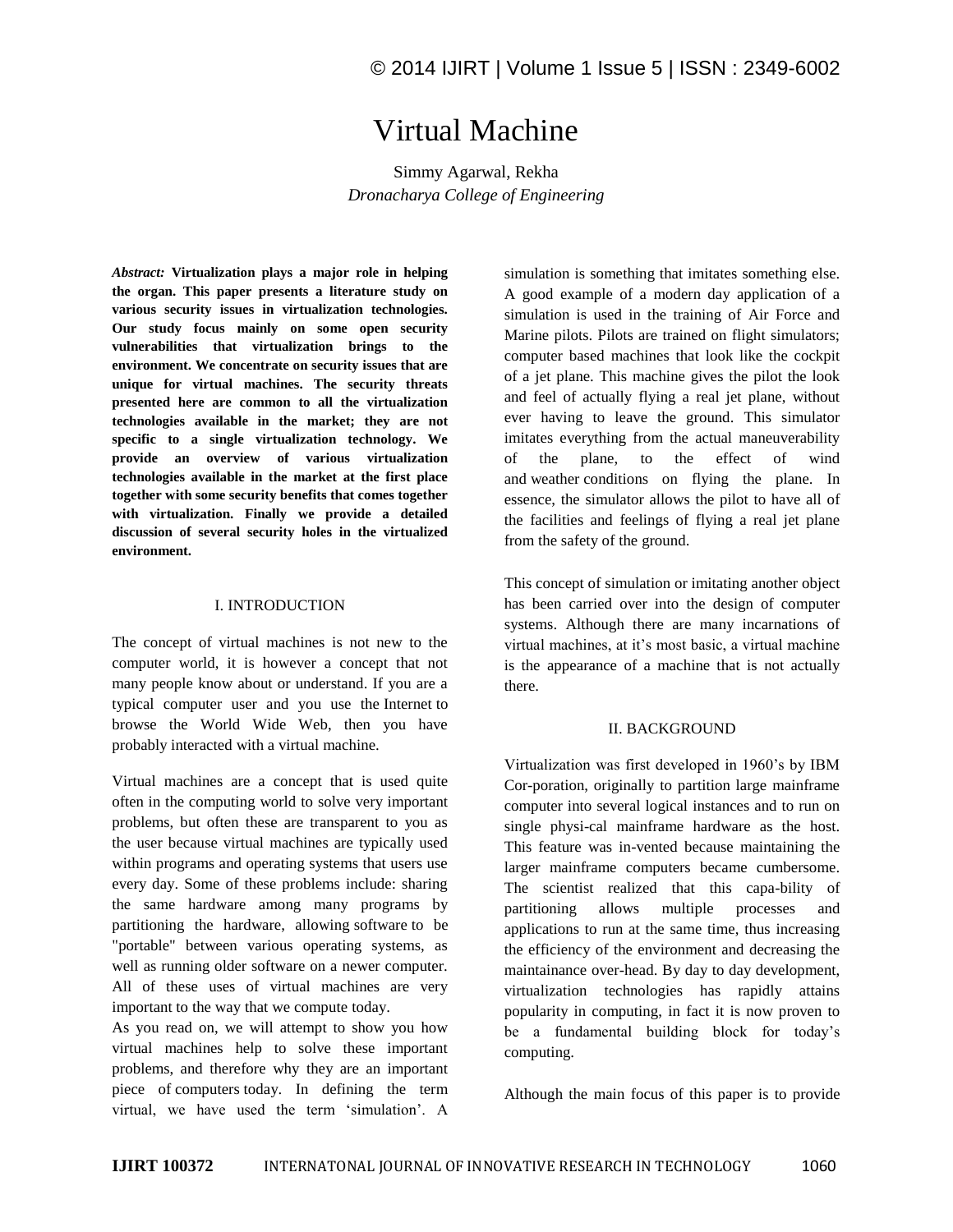an overview of security vulnerabilities in a virtual environment. It is worth mentioning some of the security benefits that comes together with virtualization.

Two primary benefits offered by any virtualization technology are 1.Resource sharing and 2.Isolation. Resource sharing Unlike in non-virtualized environment where all the resources are dedicated to the running programs, in virtualized environment the VMs shares the physical resources such as memory, disk and network devices of the underlying host. The resources are allocated to the virtual machine on request. Hypervisors plays a significant role in resource allocation.

Isolation - One of the key issue in virtualization, provides isolation between virtual machines that are running on the same physical hardware. Programs running in one virtual machine cannot see programs running in another virtual ma-chine. This is contrast to non-virtual environment where the running programs can see each other and if allowed can communicate with each other.

Virtualization provides a facility of restoring a clean non infected environment even the underlying system is infected by malicious programs. Since, Virtualization provides an isolated environment this can be used for debugging malicious programs. and also to test new applications.

Virtualization can be done in several ways. There are var-ious virtualization technologies available in the market that helps to virtualize the environment. Depending on the needs and goals of the organization, one virtualization technology is better than the other. This section gives an overview of some of the existing virtualization technologies.

Before going into the details of different virtualization technologies, Fig. 1 gives a basic idea of a virtual machine environment.

there are two virtual machines running on top of a physical computer possessing their own operating sys-tem and applications. Every guest machines appears to be an independent computer for their running processes. As already mentioned, Hypervisor layer is the host software layer that provides the ability to run multiple operating system on a physical hardware. It sits between the host physical hardware and the guest machines.

## III. FULL VIRTUALIZATION

In this approach the hypervisor simulates several logical instances of completely independent virtual computers possessing its own virtual resources. These virtual resources included IO ports and DMA channels. Therefore, each virtual machine can run any operating system supported by the underlying hardware. Besides the fact, that this is the most commonly used virtualization technology, true full virtualization where the virtual processors have to reproduce the CPU operations of the host machine is hard to achieve. Moreover, the overhead of handling these CPU operations makes true full virtualization difficult to manage. However the virtual machine environment that provides "enough representation of the underlying hardware to allow guest operating systems to run without modification can be considered to provide "Full Virtualization.

In this kind of setup the I/O devices are allotted to the guest machines by imitating the physical devices in the virtual machine monitor; interacting with these devices in the virtual environment are then directed to the real physical de-vices either by the host operating system driver or by the "hypervisor driver

## **Security vulnerabilities in virtualization**

Most of security flaws identified in a virtual machine environment are very similar to the security flaws associated with any physical system. The following are some general flaws that are unique to the virtual environment.

## **Communication Between VMs and host**

One of the primary benefits that virtualization bring is isolation. This benefit, if not carefully deployed become a threat to the environment. Isolation should be carefully configured and maintained in a virtual environment to ensure that the applications running in one VM don't have access to the applications